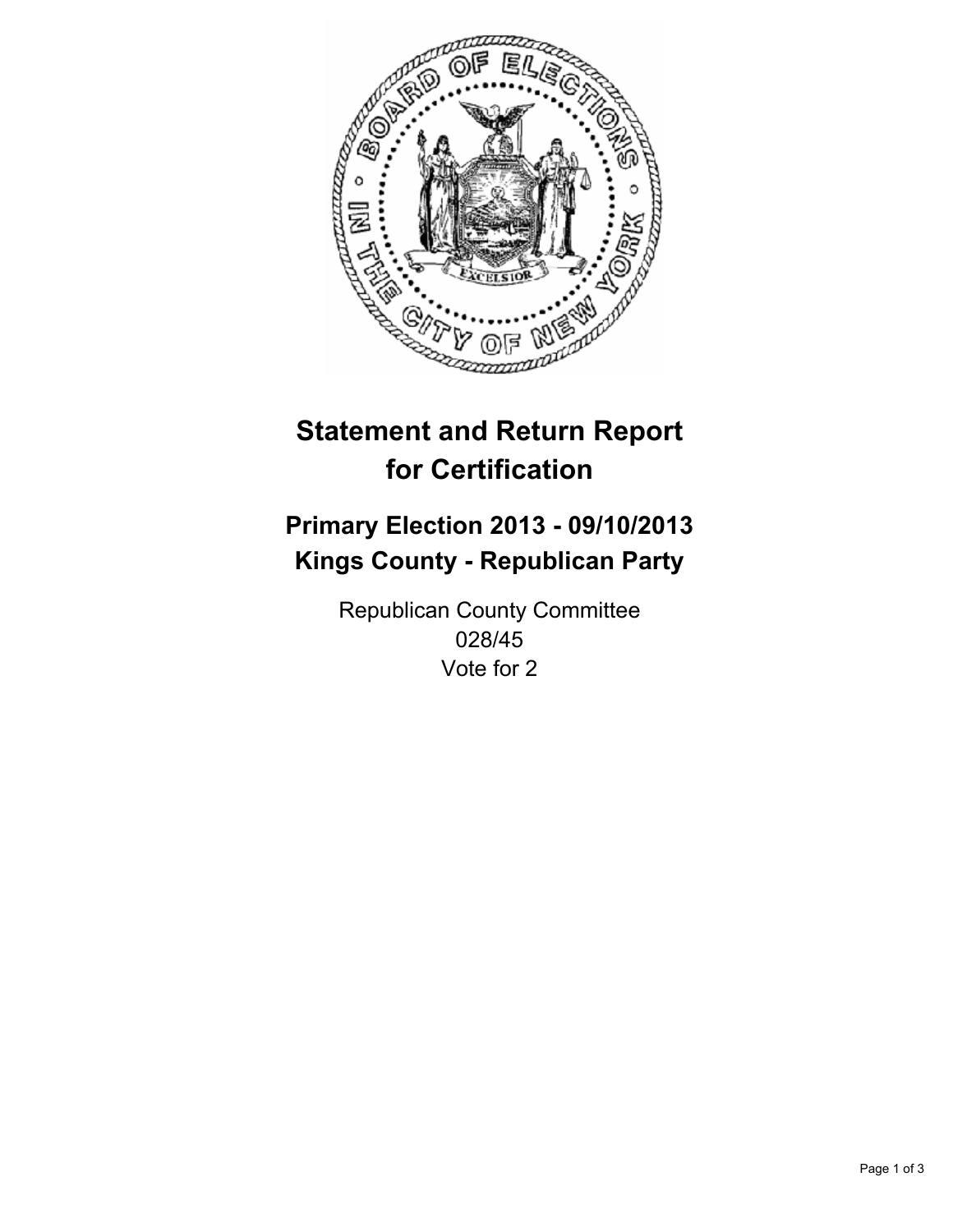

## **Assembly District 45**

| ABSENTEE/MILITARY<br><b>FEDERAL</b><br>SPECIAL PRESIDENTIAL<br>AFFIDAVIT<br>BADRE M. ALI<br><b>WILLIAM DOLAN</b><br>YURI A. SHINDELMAN<br>ALLA KHABAROVA<br><b>Total Votes</b> | <b>EMERGENCY</b> | 2        |
|--------------------------------------------------------------------------------------------------------------------------------------------------------------------------------|------------------|----------|
|                                                                                                                                                                                |                  | 0        |
|                                                                                                                                                                                |                  | 0        |
|                                                                                                                                                                                |                  | 0        |
|                                                                                                                                                                                |                  | $\Omega$ |
|                                                                                                                                                                                |                  | 0        |
|                                                                                                                                                                                |                  | 2        |
|                                                                                                                                                                                |                  | 4        |
|                                                                                                                                                                                |                  | 3        |
|                                                                                                                                                                                |                  | 9        |